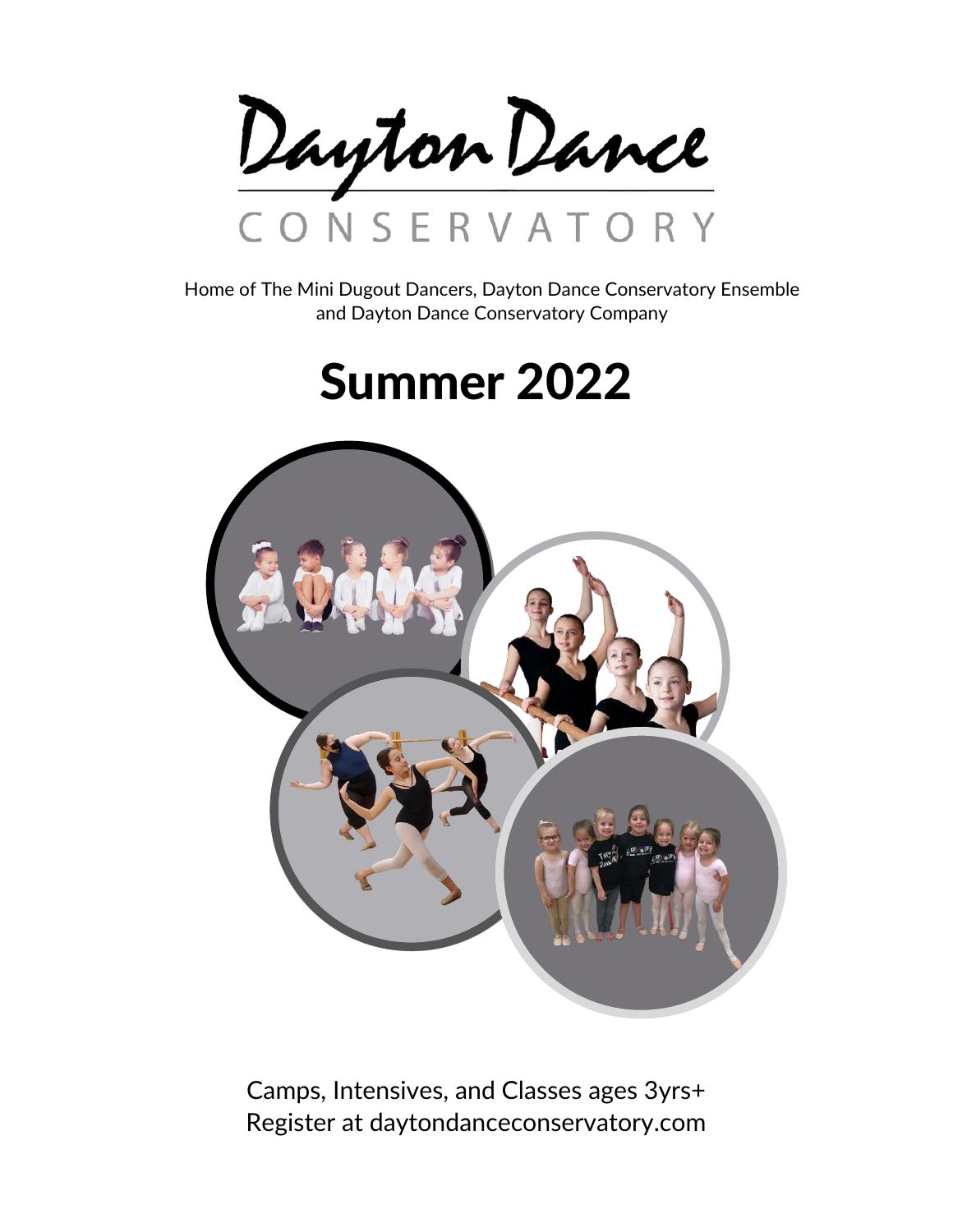## Celebrating 47 Years of Excellence!

Dayton Dance Conservatory (DDC) was originally established as Jeanette Popp School of Dance, Inc. in 1976 under the direction of Jeanette Popp. Today, DDC is owned by Kate Schneider. Kate and her accredited faculty have continued the tradition of excellence began by Miss Jeanette, enriching the lives of our students through quality dance education and training.

DDC's mission is to guide and support young individuals in their discovery, understanding, development and application of the tools necessary to thrive in and outside of the performing arts community. DDC faculty strive to challenge our students, both mentally and physically, to facilitate further development of creativity, self-confidence, self-discipline and good sportsmanship in a safe and positive environment.

We offer comprehensive dance training through a progressive curriculum designed for ages 3 through adult. Our performance opportunities include an Annual Spring Recital Performance, a performing ensemble, Dayton Dance Conservatory Ensemble (DDCE), The Mini Dugout Dancers who perform approximately 12 games at Day Air Ballpark each season, Dayton Dance Conservatory Company, a pre-professional dance company.

Our facility offers 3 spacious studios with professional wood sprung floors, a dressing room for our dancers, and a spacious reception area. We have a Marley floor in our 1500 sq. ft. studio and wood floors in our other two studios. DDC will hold ongoing monthly events to spotlight our students. End of the season trophies are awarded for five, ten and fifteen consecutive years of school enrollment.

### Summer Faculty

Layla Ahlers, B.F.A - Progressing Ballet Technique Nicole Fredette, B.F.A - Jazz, Modern Chloe Mann, B.F.A. – Ballet, Tap Kathryn McCarty – Ballet Lacie Miller, B.S.A - Creative Movement and Ballet Kirsten Ulrich, B.F.A – Jazz, Partnering \*Guest Faculty will be announced early June.

> Please visit our website www.daytondanceconservatory.com to review the complete bios of our highly qualified instructors!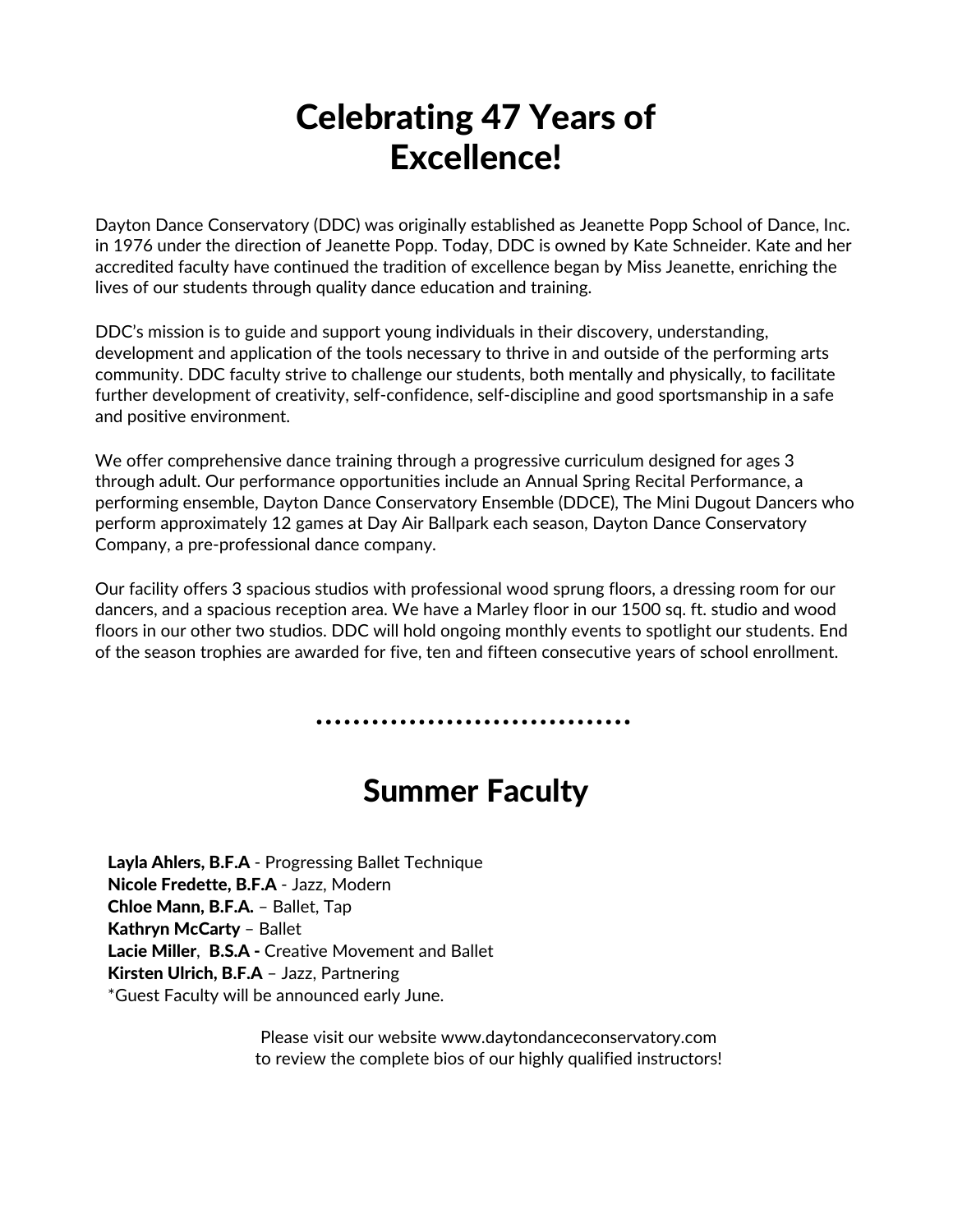#### Summer Dance Camps

#### Animal Tales Dance Camp (Ages 4-6 yrs)

Monday, June 20 - Thursday, June 23 9:00 am - 3:00 pm

Join us for 4 days of dance, art, and music inspired by furry, feathery, and scaly creatures. Dancers will start their day with ballet and an introduction to some animal characters found in classical ballet. They will spend the rest of the day discovering new ways of moving in jazz technique and imaginative dance and play. Dancers will also enjoy animal inspired art projects and creative games.

Dress Code: Solid light pink leotard; no attached skirts, pink or flesh tone convertible tights. Bare feet. Hair secured in a ponytail or bun. No underwear. Boys: White t-shirt (no logo), black stretch shorts or black dance pants. Bare feet.

Dance Meets Nature (Ages 6.5-8 yrs) Monday, June 20 - Friday, June 23 9:00 am - 3:00 pm

Join us for 5 days of dance, art, and music inspired by nature! Dancers will discover some of the ways in which dance is found or inspired by nature. The day will begin with ballet, but students will also be introduced to jazz technique and encouraged to explore movement through imagination and improvisation. Dancers will also enjoy nature inspired art projects and creative games.

Dress Code: Solid light pink leotard; no attached skirts, pink or flesh tone convertible tights. Bare feet. Hair secured in a ponytail or bun. No underwear.

Boys: White t-shirt (no logo), black stretch shorts or black dance pants. Bare feet.

Musical Theater Dance Camp (ages 7-9 and 10 +) Monday, June 27 - Friday, July 1

Spend the week exploring theater dance, acting, and voice and putting it all together for an in-studio informal in-studio performance! In-studio presentation Friday, July 2, 1:45pm (ages 7-9), 2:45 (ages 10+)

> Ages 7-9 (10:00am - 3:00pm) 10:00 - 11:00 Jazz Technique 11:00 - 12:00 Acting 12:00 - 1:00 History, Film & Lunch 1:00 - 2:00 Voice 2:00 - 3:00 Choreography

Ages 10+ (11:00am - 4:00pm) 11:00 - 12:00 Jazz Technique 12:00 - 1:00 Acting 1:00 - 2:00 History, Film & Lunch 2:00 - 3:00 Voice 3:00 - 4:00 Choreography

Dress code: Solid color leotard, black or flesh tone convertible tights, and slip-on jazz shoes. Hair secured in a ponytail or bun.

Boys: Solid-color t-shirt, black stretch shorts or black dance pants, dance belt & black shoes as listed above.

#### Camp Cost: \$255

Camp Cost: \$255

Camp Cost: \$255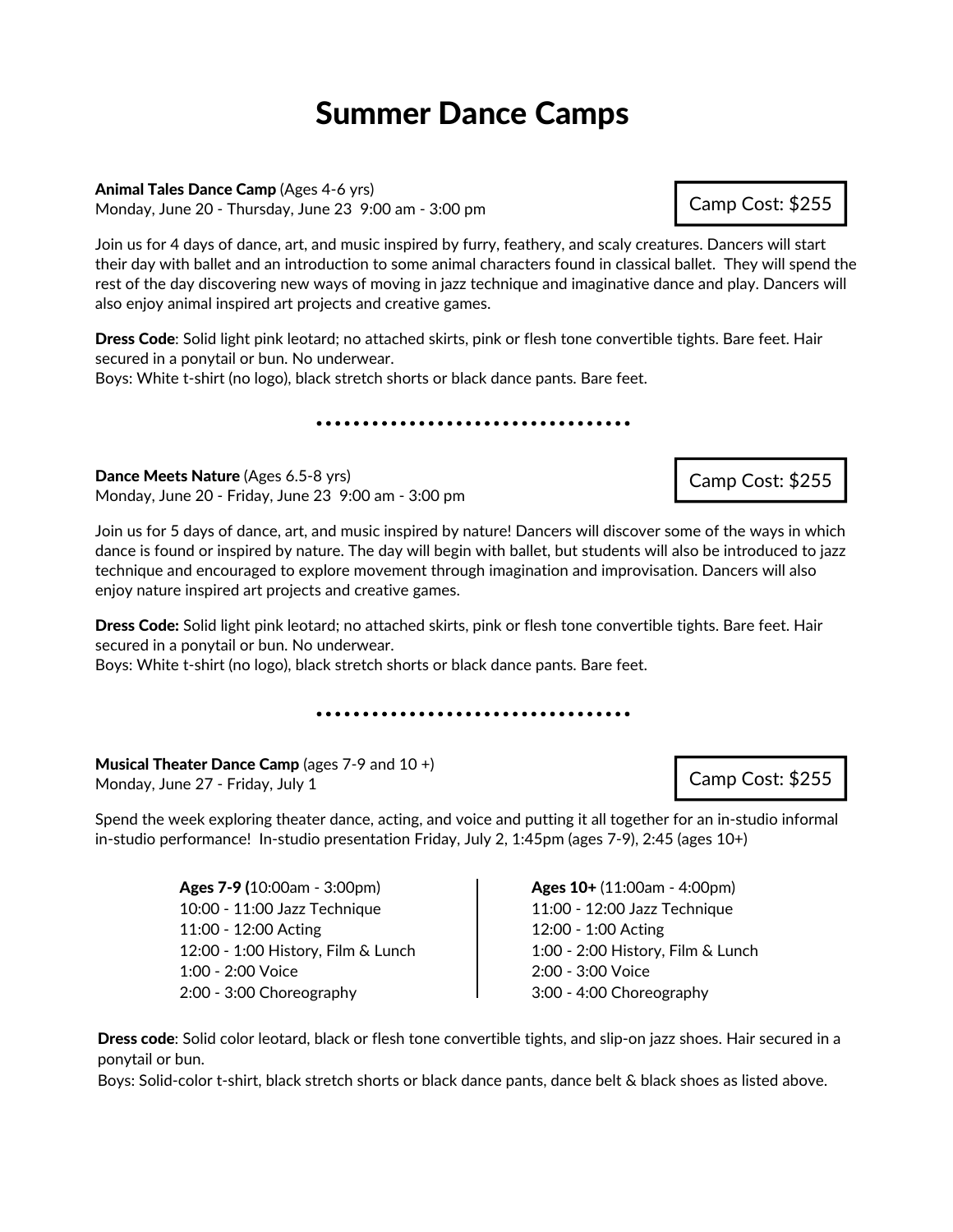### Summer Dance Intensives

#### Adv. Intermediate & Advanced Intensive (ages 12-18).

Dancers are placed according to current level and experience. July 11-29, Monday-Friday, 9:00am - 3:30pm

DDC's Summer Intensive will keep you dancing through the summer! Join our faculty and guest faculty in this enriching and exciting training experience sure to challenge and inspire you. This three-week program is a wellrounded experience providing dancers the opportunity to focus primarily on ballet, modern, jazz, and contemporary with additional dance styles, conditioning and other skills that will enhance your technique and artistry and foster your appreciation for dance while preparing you for the upcoming dance season. Teachers include DDC faculty and guest teaching artists.

Dress code: Solid color leotard and pink or flesh tone convertible tights. Some dance styles may permit other attire. Shoes: Pink or flesh tone ballet shoes, barefoot for modern, jazz style tap shoes for tap, slip on jazz shoes for jazz, sneakers (not worn outside) for fitness and jazz funk. Hair secured in a bun.

Boys: White t-shirt, black stretch shorts or black dance pants, dance belt & black shoes as listed above.



Limited space available. First priority given to dancers attending the full 3-week program.



#### Summer Class Sessions

Art  $\&$  Movement for All (ages 5-12yrs and  $13+$  yrs) June 21- July 27, Wednesday Evenings Ages 5-12yrs 6:30pm - 7:15pm Ages 13-18yrs 7:15pm - 8:00pm

Class Cost: \$50

An inclusive dance program that will provide children with developmental disabilities the opportunity to further develop social, emotional and physical skills in a safe environment through the discipline of dance.

Dancers are supported by their teacher and peer mentors who will lead children in working on the following:

- Gross & fine motor skills
- Body control & awareness
- Strength & flexibility
- Social skills
- Coordination
- Memory & recall skills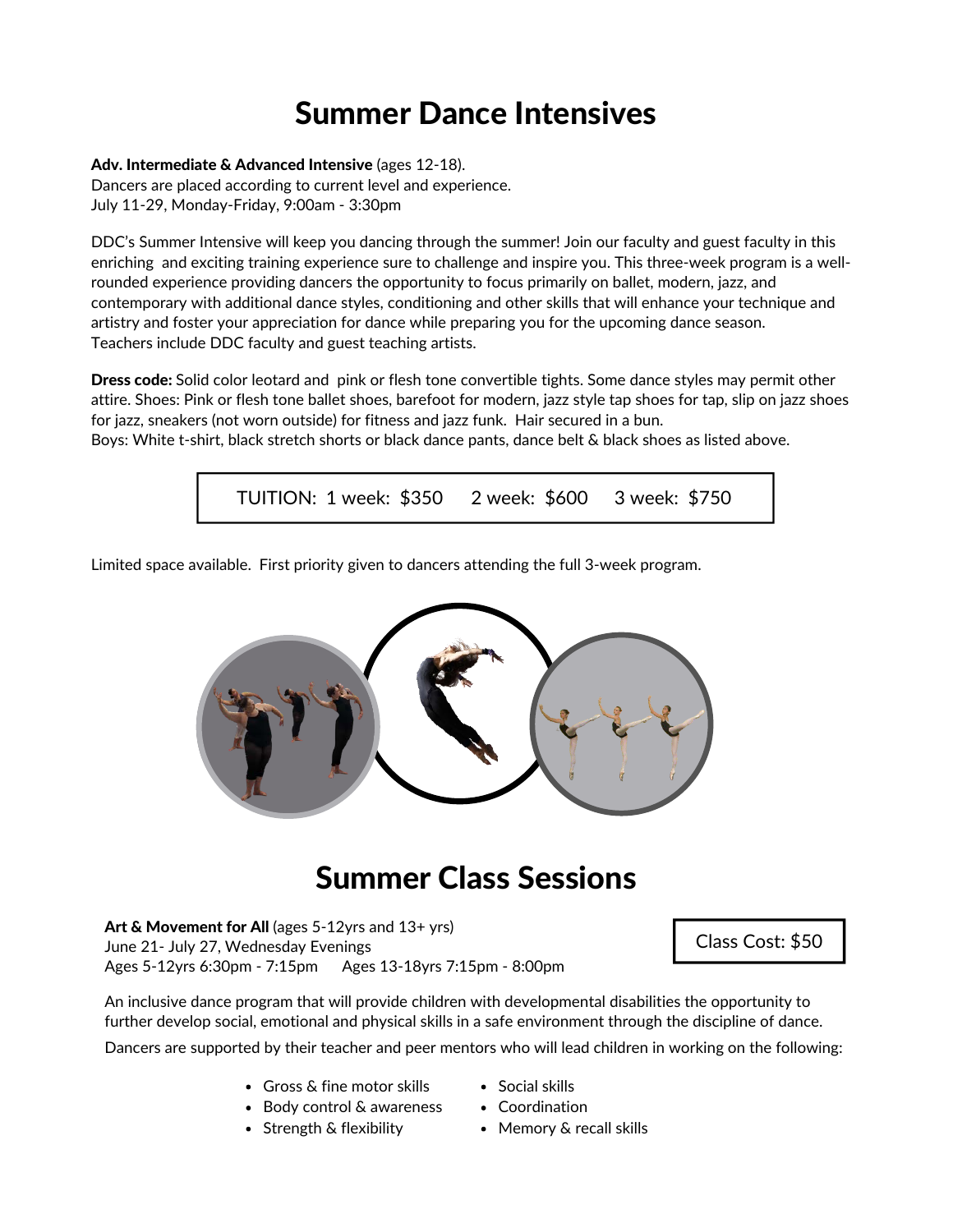Creative Movement (Ages 3-4 yrs) July 11- July 29 Tuesday & Thursday Evenings 6:00pm - 6:45pm

This program focuses on coordination, motor skill development, listening skills, and creative expression. Promoting imagination, while building physical ability; this program introduces the concepts of warming up, stretching and using movement to communicate both concrete story lines and abstract ideas with interactive group exercises. Students develop classroom discipline, body awareness and control while exploring their own creativity, and begin to develop an understanding of the connection between dance, rhythm and music. \*Must be potty trained.

Dress Code: Solid light pink leotard; no attached skirts, pink or flesh tone convertible tights. Bare feet. Hair secured in a ponytail or bun. No underwear.

Boys: White t-shirt (no logo), black stretch shorts or black dance pants. Bare feet.

Pre-Ballet & Pre-Tap Combo (Ages 5-6 yrs) July 11- July 29 Tuesday & Thursday Evenings Pre-Ballet: 5:15pm - 6:00pm, Pre-Tap: 6:00pm - 6:45pm

This program provides young dancers with a more formal study of classical ballet and introduces fundamentals of tap through age appropriate skill development, creative expression and music appreciation, while exploring the connection between dance, rhythm and music.

Dress code: Solid color leotard; no attached skits, and pink or flesh tone convertible tights. Shoes: Pink or flesh tone ballet shoes and tan lace-up tap shoes. Hair secured in a bun. No underwear. Boys: White t-shirt (no logo), black stretch shorts or black dance pants, dance belt & black shoes as listed above.

...................................

Beginning Ballet & Beginning Jazz Combo (Ages 7-10yrs) July 11- July 29 Tuesday & Thursday Evenings Beginning Ballet: 6:45pm -7:45pm, Beginning Jazz: 7:45pm - 8:30pm

This class combo is the perfect opportunity to focus on fundamental principles of classical ballet and jazz techniques. Ballet encourages students to achieve a significant level of self-discipline, physical control and flexibility, and correct body placement and alignment. In jazz emphasis is placed on appropriate technique of jazz dance skills and its application in the development of rhythm, syncopation, coordination, musicality, and variation of style. Coordination of each of these elements will focus on increasing body strength, flexibility and kinesthetic awareness.

Dress code: Solid color leotard and pink or flesh tone convertible tights. Shoes: Pink or flesh tone ballet shoes and tan slip-on jazz shoes. Hair secured in a bun.

Boys: White t-shirt (no logo), black stretch shorts or black dance pants, dance belt & black shoes as listed above.



Class Cost: \$75

Class Cost: \$145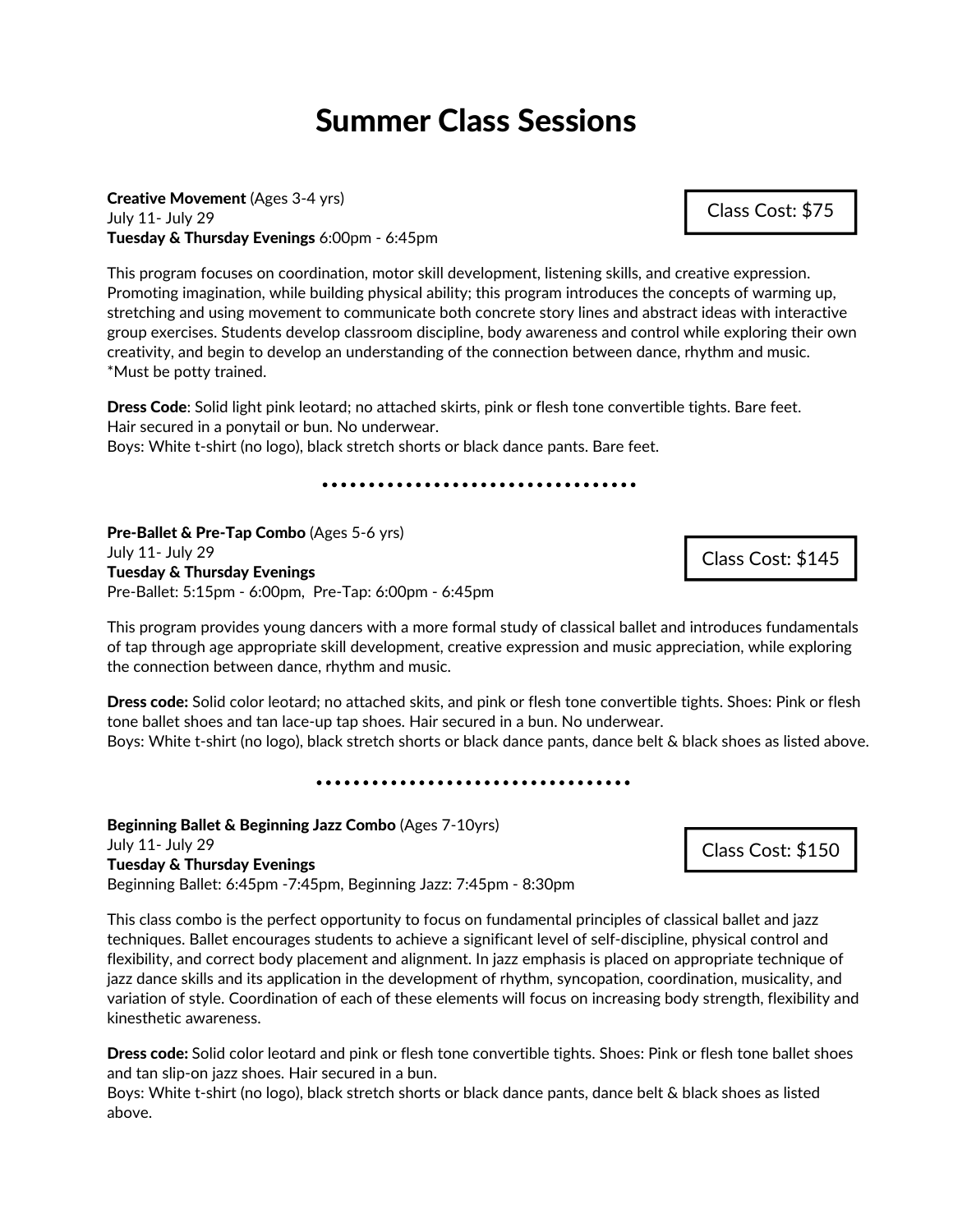#### Advanced Beginner

(Ages 8-11 yrs with prior experience or permission from the director) July 11-29

#### Monday & Wednesday Evenings

Ballet: 4:30pm - 6:00pm, Modern: (M) 6:00pm - 7:15pm, Jazz: (W) 6:00pm - 7:15pm

Each class begins with ballet where students work to achieve a significant level of self-discipline, physical control and flexibility, and correct body placement and alignment.

Dancers are introduced to the fundamental principles of Horton modern technique, which is reputed to fortify, stretch and strengthen

the human body. It is anatomically corrective and utilized in the widest possible range of motion, with an emphasis on large, full movements done to musical phrases of varying lengths and dynamics.

In jazz, emphasis is placed on appropriate technique of jazz dance skills and its application in the development of rhythm, syncopation, coordination, musicality, and variation of style. Coordination of each of these elements will focus on increasing body strength, flexibility and kinesthetic awareness.

Dress code: Solid color leotard and pink or flesh tone convertible tights. Shoes: Pink or flesh tone ballet shoes, barefoot for modern and tan slip-on jazz shoes. Hair secured in a bun.

Boys: White t-shirt (no logo), black stretch shorts or black dance pants, dance belt (recommended ages 10+), and black shoes as listed above.

. . . . . . . . . . . . . . . . . . . .

Intermediate (Ages 10+ yrs with prior experience or permission from the director) July 11-29 Monday & Wednesday Evenings Ballet (M/W): 6:00pm - 7:30pm Modern: (M) 7:30pm - 8:45pm, Jazz: (W) 7:30pm - 8:45pm

Each class begins with ballet where students work to achieve a significant level of self-discipline, physical control and flexibility, and correct body placement and alignment.

Dancers are Introduced to the fundamental principles of Horton modern technique, which is reputed to fortify, stretch and strengthen the human body. It is anatomically corrective and utilized in the widest possible range of motion, with an emphasis on large, full movements done to musical phrases of varying lengths and dynamics.

In jazz, emphasis is placed on appropriate technique of jazz dance skills and its application in the development of rhythm, syncopation, coordination, musicality, and variation of style. Coordination of each of these elements will focus on increasing body strength, flexibility and kinesthetic awareness.

Dress code: Solid color leotard and pink or flesh tone convertible tights. Shoes: Pink or flesh tone ballet shoes, barefoot for modern and tan slip-on jazz shoes. Hair secured in a bun.

Boys: White t-shirt (no logo), black stretch shorts or black dance pants, dance belt (recommended ages 10+), and black shoes as listed above.

Class Cost: \$185

Class Cost: \$185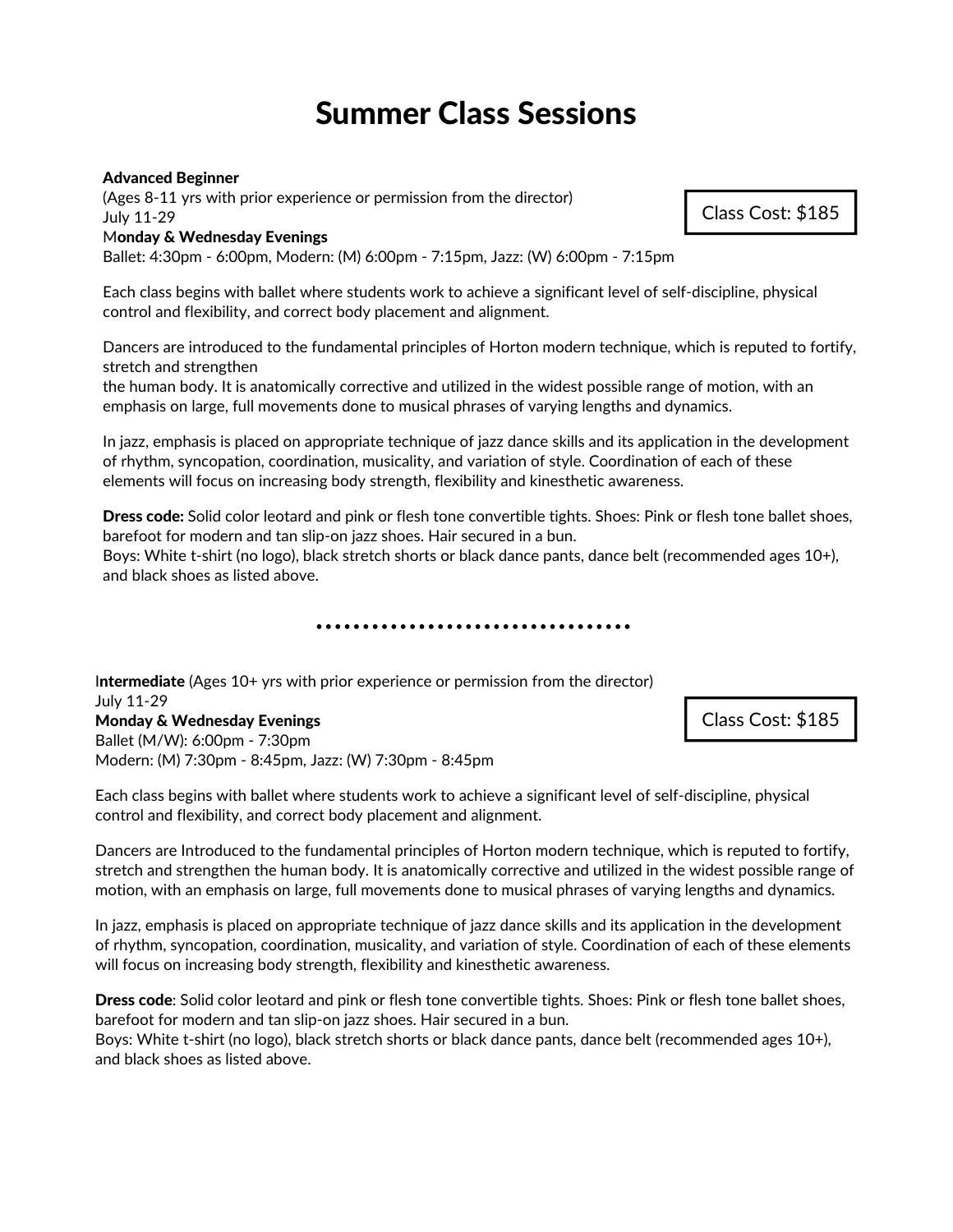Teen Ballet and Jazz (ages 11-16yrs) July 11- July 29 Tuesday and Thursday Evenings Ballet 6:30pm - 7:30pm, Jazz 7:30pm - 8:15pm

This class series is for teens & tweens interested in learning basic fundamentals of ballet and jazz. Dance has many benefits! Ballet encourages dancers to challenge their physical control and flexibility, and correct body placement and alignment. In jazz, emphasis is placed on the development of rhythm, coordination, musicality, and variation of style. The combination of each of these elements will focus on increasing body strength, flexibility and kinesthetic awareness.

Dress code: Solid color leotard and pink or flesh tone convertible tights. Shoes: Pink or flesh tone ballet shoes, barefoot for modern and tan slip-on jazz shoes. Hair secured in a bun. Boys: White t-shirt (no logo), black stretch shorts or black dance pants, dance belt (recommended ages 10+), and black shoes as listed above.

Adult Ballet and Jazz (ages 16+) July 11- Aug 1

Monday Evenings Ballet 6:00pm - 7:00pm, Jazz 7:00pm - 7:45pm

Ballet: \$50 Jazz: \$45 Both: \$90 Class Cost

This class combo is the perfect opportunity to rekindle or discover your love for dance through the practice of ballet and jazz techniques. Ballet encourages dancers to challenge their physical control and flexibility, and correct body placement and alignment. Jazz is a high energy style of dance that explores rhythm, coordination, musicality, and variation of style. The combination of each of these elements will focus on increasing body strength, flexibility and kinesthetic awareness.

Dress code: Traditional attire of a leotard and convertible tights (black, pink, or flesh tone) or comfortable athletic attire, not baggie. Shoes: Pink or flesh tone ballet shoes for ballet, slip on jazz shoes for jazz.

Gentle Yoga (ages 14+) June 21 - July 26 Wednesday 5:00 - 6:00pm

Yoga has many physical and mental health benefits and we invite you to wind down for the evening with Gentle Yoga. This class is great for beginners or those looking for something a little more lowkey in their yoga practice. Lacie will lead the class through simple flowing sequences to warm up the body, as well as slower paced movements focusing on alignment, strength, balance, and flexibility.

Class Cost: \$150

Class Cost: \$75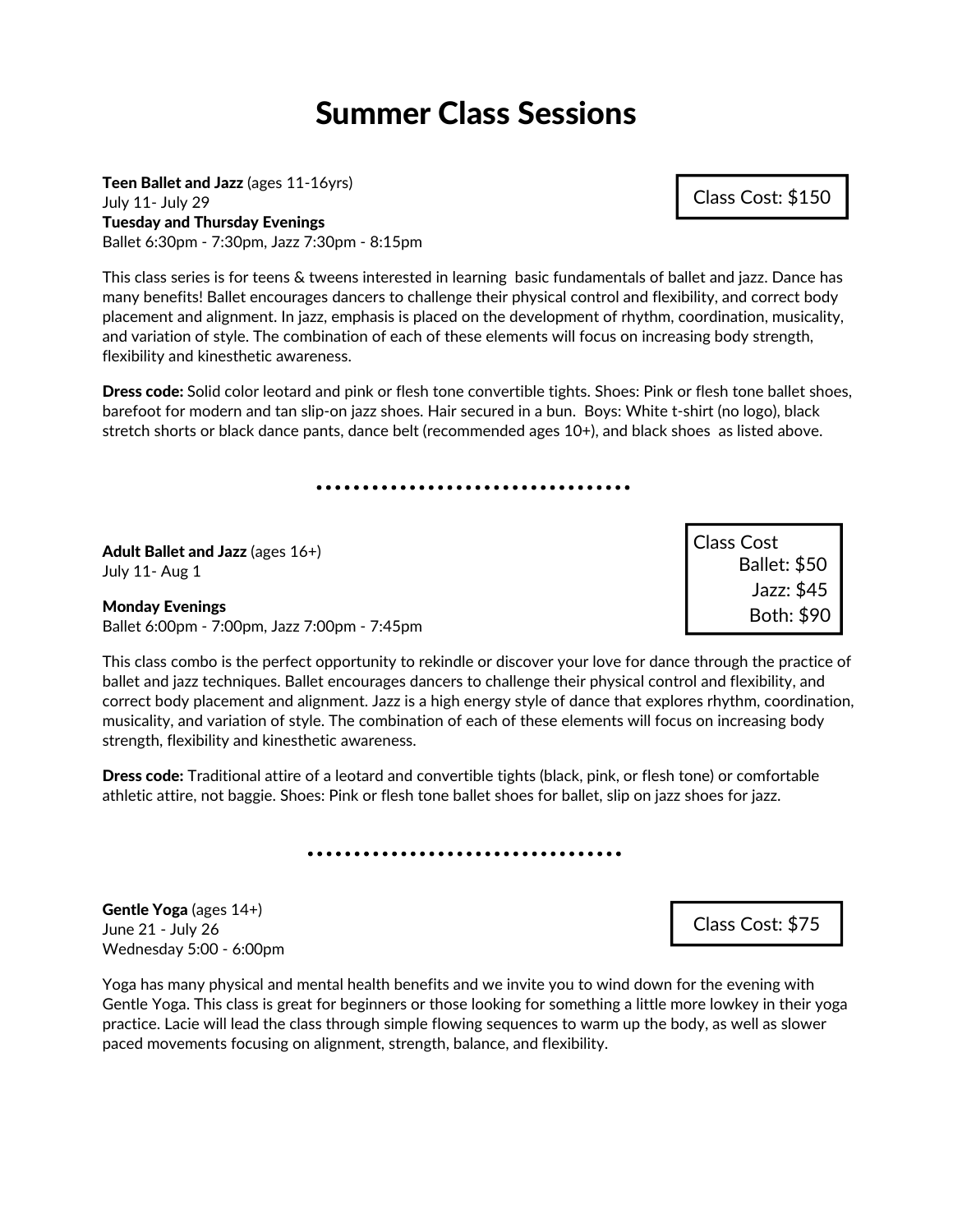A \$50.00 non-refundable deposit are due with registration. All deposits will be applied towards the tuition due.

| <b>Student Name(s)</b>                                                                                                   |  |                                                                                                                                                                                                                                                                                                                                                     |  |  |
|--------------------------------------------------------------------------------------------------------------------------|--|-----------------------------------------------------------------------------------------------------------------------------------------------------------------------------------------------------------------------------------------------------------------------------------------------------------------------------------------------------|--|--|
|                                                                                                                          |  |                                                                                                                                                                                                                                                                                                                                                     |  |  |
|                                                                                                                          |  |                                                                                                                                                                                                                                                                                                                                                     |  |  |
|                                                                                                                          |  | $\begin{picture}(150,10) \put(0,0){\line(1,0){10}} \put(15,0){\line(1,0){10}} \put(15,0){\line(1,0){10}} \put(15,0){\line(1,0){10}} \put(15,0){\line(1,0){10}} \put(15,0){\line(1,0){10}} \put(15,0){\line(1,0){10}} \put(15,0){\line(1,0){10}} \put(15,0){\line(1,0){10}} \put(15,0){\line(1,0){10}} \put(15,0){\line(1,0){10}} \put(15,0){\line($ |  |  |
|                                                                                                                          |  |                                                                                                                                                                                                                                                                                                                                                     |  |  |
|                                                                                                                          |  |                                                                                                                                                                                                                                                                                                                                                     |  |  |
| $City & Zip \nightharpoonup$                                                                                             |  |                                                                                                                                                                                                                                                                                                                                                     |  |  |
| Phone: Primary <b>Phone: Primary Phone: Primary</b> 2012.                                                                |  |                                                                                                                                                                                                                                                                                                                                                     |  |  |
| Email <b>Executive Construction of the Construction Construction Construction Construction Construction Construction</b> |  |                                                                                                                                                                                                                                                                                                                                                     |  |  |
|                                                                                                                          |  |                                                                                                                                                                                                                                                                                                                                                     |  |  |
|                                                                                                                          |  |                                                                                                                                                                                                                                                                                                                                                     |  |  |
| Please list all pertinent medical conditions, allergies, etc.                                                            |  |                                                                                                                                                                                                                                                                                                                                                     |  |  |
| <u> 1999 - Jan Barbara de Santo III e a contra la contrada de la contrada de la contrada de la contrada de la con</u>    |  |                                                                                                                                                                                                                                                                                                                                                     |  |  |
| Anything you would like to share with the director or teachers about your dancer                                         |  |                                                                                                                                                                                                                                                                                                                                                     |  |  |
|                                                                                                                          |  |                                                                                                                                                                                                                                                                                                                                                     |  |  |
| Please list below your desired class sessions(s).                                                                        |  |                                                                                                                                                                                                                                                                                                                                                     |  |  |
| Ex: Adv Beginner Class Session                                                                                           |  |                                                                                                                                                                                                                                                                                                                                                     |  |  |
|                                                                                                                          |  |                                                                                                                                                                                                                                                                                                                                                     |  |  |
|                                                                                                                          |  |                                                                                                                                                                                                                                                                                                                                                     |  |  |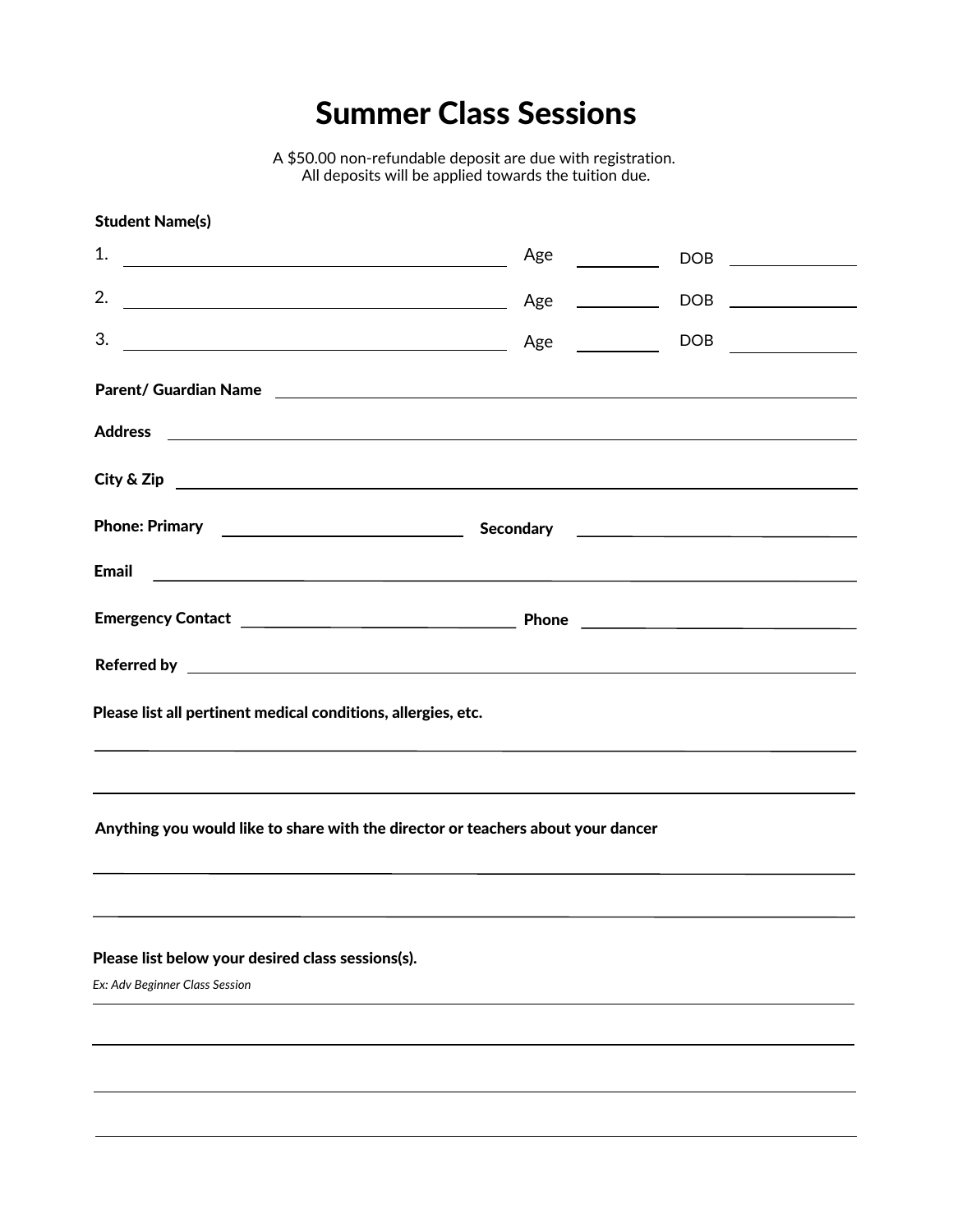### Model Release

(undersigned) hereby grant to Jeanette Popp School of Dance, Inc, DBA Dayton Dance Conservatory, the right and unrestricted permission to use, re-use, display, distribute, transmit, publish, re-publish and/or copy, either in whole or in part, either digitally, in print or in any other medium now of hereafter known, for any purpose whatsoever, without restrictions, and without regard to my child's future status as a student of Jeanette Popp School of Dance, Inc, DBA Dayton Dance Conservatory, photographs taken of my child, or in which my child may be included; to alter the same without restrictions; and to copyright the same. I understand and agree that Jeanette Popp School of Dance, Inc, DBA Dayton Dance Conservatory, may or may not use my child's name in conjunction with the photographs as they so choose and that no remuneration will be made to me for the use of the photographs. I understand that Jeanette Popp School of Dance, Inc, DBA Dayton Dance Conservatory will use discretion in using my child's name and will not, at any time, release any contact information for my child unless separately authorized by me.

Consent. I represent that I am the legal guardian of the child named herein and that I have read the foregoing and fully understand its content. This release shall be binding upon me, my heirs, legal representatives and assigns. Entire Agreement. This Agreement contains the entire agreement between the parties relating to the subject matter hereof and supersedes any and all prior agreements or understanding, written or oral, between the parties related to the subject matter hereof. No modification of this Agreement shall be valid unless made in writing and signed by both of the parties.

| Signature of Parent/ Guardian |  | Date |
|-------------------------------|--|------|
|-------------------------------|--|------|

Print Name of Parent/ Guardian **Participant Signature** Participant Signature

#### Waiver of Liability

I hereby agree to release, and hold harmless, Jeanette Popp School of Dance, Inc, DBA Dayton Dance Conservatory, its agents and employees (hereinafter Dayton Dance Conservatory) from any and all liability, claims, demands, and causes of action whatsoever (including attorney fees), arising out of or related to any loss, damage, or injury, including death, that may be sustained by the participant and/or the undersigned, while in or upon the premises or any premises under the control and supervision of Jeanette Popp School of Dance, Inc, DBA Dayton Dance Conservatory, and its faculty or enroute to or from any of said premises.

Signature of Parent/ Guardian or participant 18 yrs+

Print Name of Parent/ Guardian or participant 18 yrs+

Date